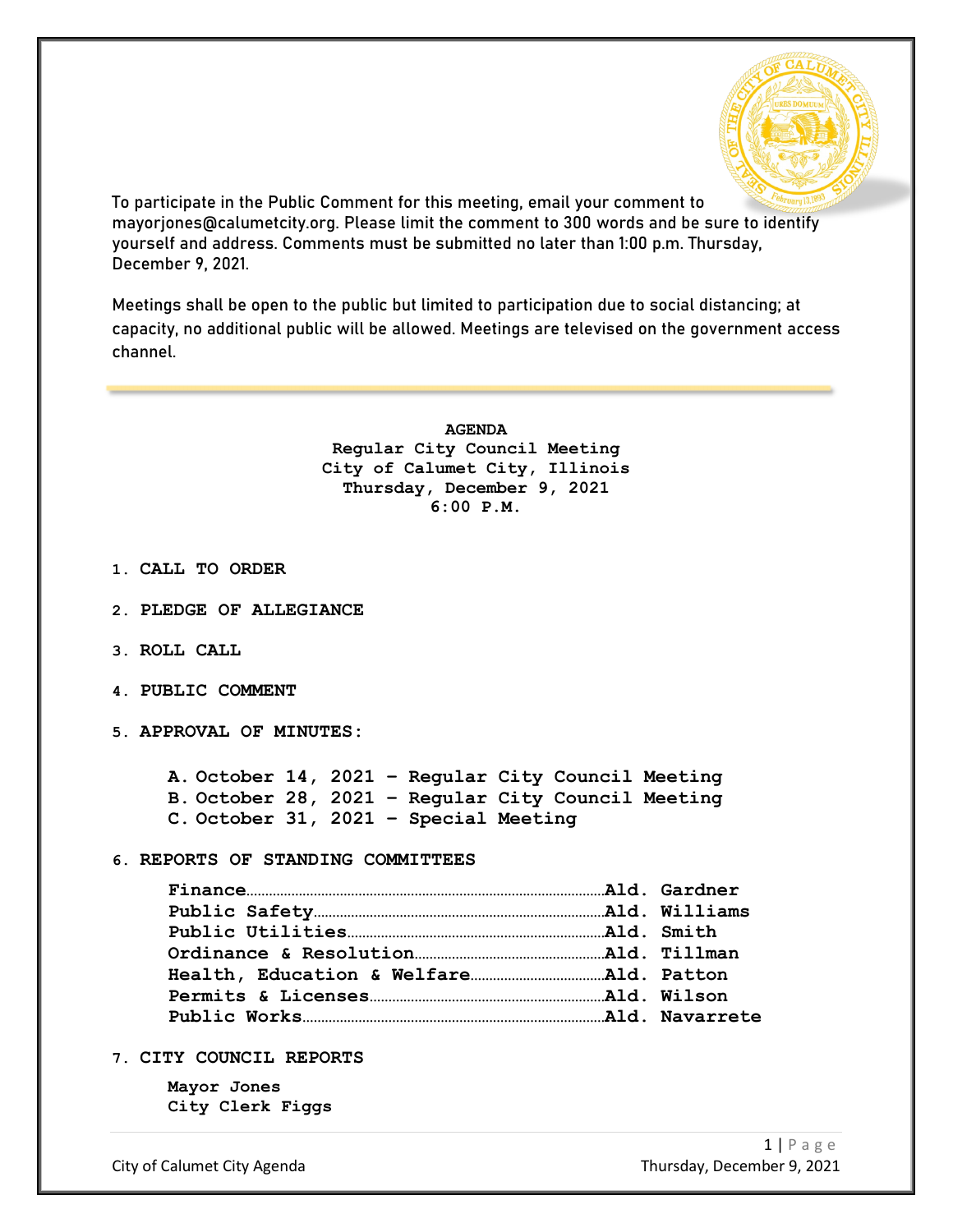**City Treasurer Tarka Alderman Navarrete Alderman Wilson Alderman Tillman Alderman Williams Alderman Gardner Alderman Patton Alderman Smith**

## **8. INFORMATIONAL ITEMS TO BE ACCEPTED AND PLACED ON FILE**

**A.**

## **9. NEW BUSINESS:**

- **A. Various Action Items- considerations of and possible action:**
	- **1. Approve the 2022-2023 Holiday calendar dates for the City of Calumet City.**
	- **2.Direct the City Attorney to draft an ordinance Approve Abram Anderson's application for a handicap parking sign for 402 Manistee Ave.**
	- **3. Direct the City Attorney to draft an ordinance approving Janie M. Ravin-McKee's application for a handicap parking sign for 274 Paxton Ave.**
	- **4. Direct the Police & Fire commission to promote two (2) Sergeants from the current eligibility list.**
	- **5. Approve the request for handicap sign and posting at 620 Mackinaw.**
	- **6. Approve "Residential Parking Only" sign in front of 301 157th St.; direct Public Works to install the sign on Lincoln St. side.**
	- **7. Authorize Mayor to sign Memorandum of Understanding ("MOU") to establish the terms by which the Chicago Metropolitan Agency for Planning, ("CMAP") and Calumet City, ("Governmental Body") will partner under the Safety Planning Technical Assistance ("Project").**

**B. Building Permits**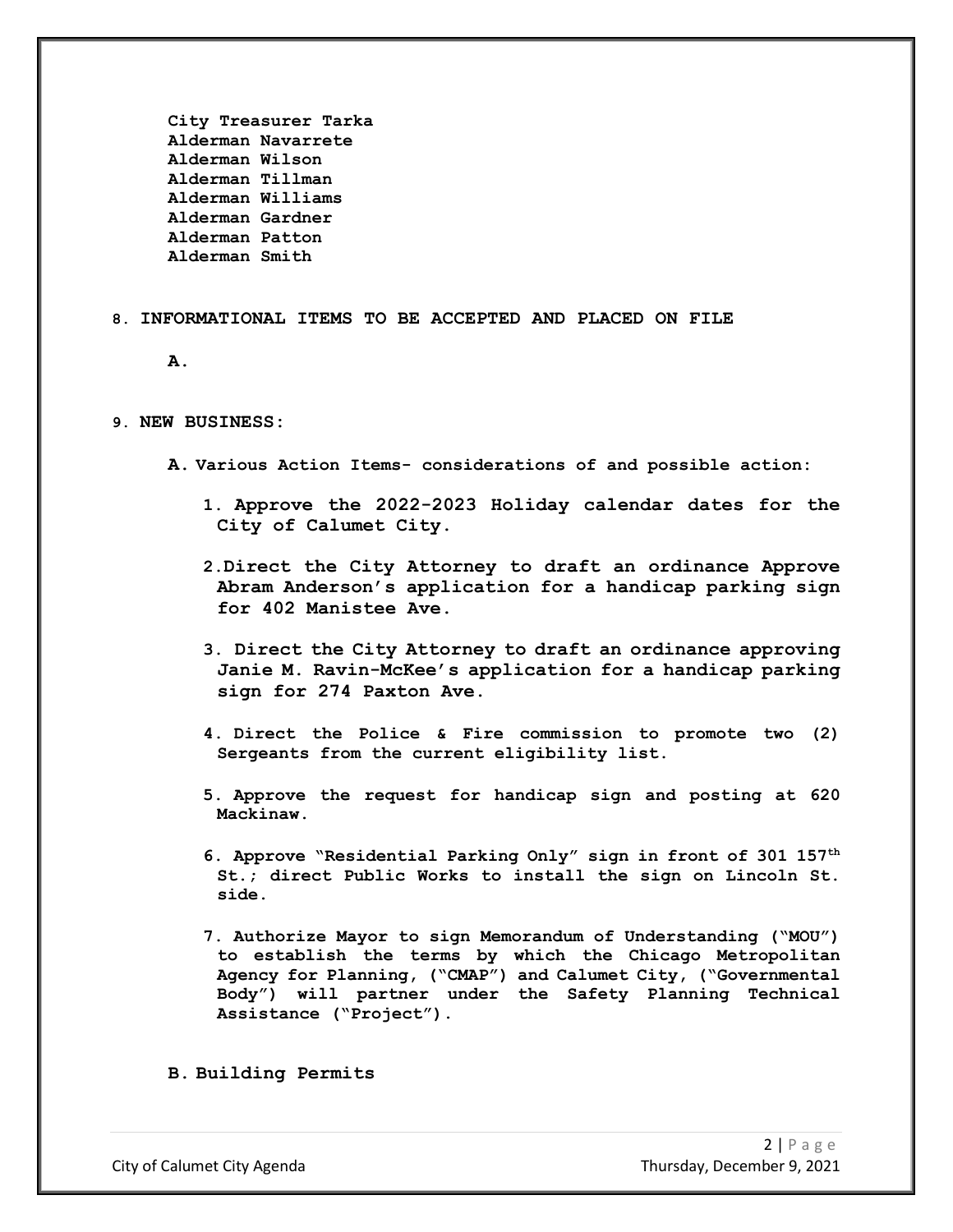**1.New Fence Construction**

- **2.New Garage Construction**
- **C. RESOLUTIONS AND ORDINANCES:**
	- **1. A Resolution Accepting a Grant Award from the United States Department of Justice (DOJ), Cops Hiring Program (CHP) for the Hiring of Five Additional Police Officers**
	- **2. An Ordinance Authorizing the Donation of Certain Vehicle Owned by the City**
	- **3. An Ordinance Amending Certain Provisions of Chapter 90, Article V, Division 1 of the Municipal Code of Calumet City, Cook County, Illinois Governing Handicap Parking**
- **D. FINANCIAL MATTERS:**
	- **1. Approve payment for court reporting services invoices (listed in communication); authorize the City Treasurer to remit payment to Lexitas in the amount of \$1,563.40 and charge account #01022-51903.**
	- **2. Approve the costs payable to South Suburban Land Bank and Development Authority (SSLBDA) for reimbursement for the acquisition of 626 River Oaks Drive (Former Walgreens); authorize the City Treasurer to remit payment in the amount of \$11,951.07 and charge account #01099-52645.**
	- **3. Approve the costs payable to South Suburban Land Bank and Development Authority (SSLBDA) for reimbursement for the acquisition of 308 Torrence Ave.(vacant land near Don Pedro); authorize the City Treasurer to remit payment in the amount of \$11,766.80 and charge account #01099-52645.**
	- **4. Approve the costs payable to South Suburban Land Bank and Development Authority (SSLBDA) for reimbursement for the acquisition of 757 River Oaks Drive (former Toy-R-Us/Aronson Furniture); authorize the City Treasurer to remit payment in the amount of \$11,489.01 and charge account #01099-52645.**
	- **5. Approve \$5,000 payments each to the following nine (9) businesses for Small Business Recovery Program (CC-SBRP); authorize the City Treasurer to remit payments totaling the amount of \$45,000.00 and charge account #01099-52739.**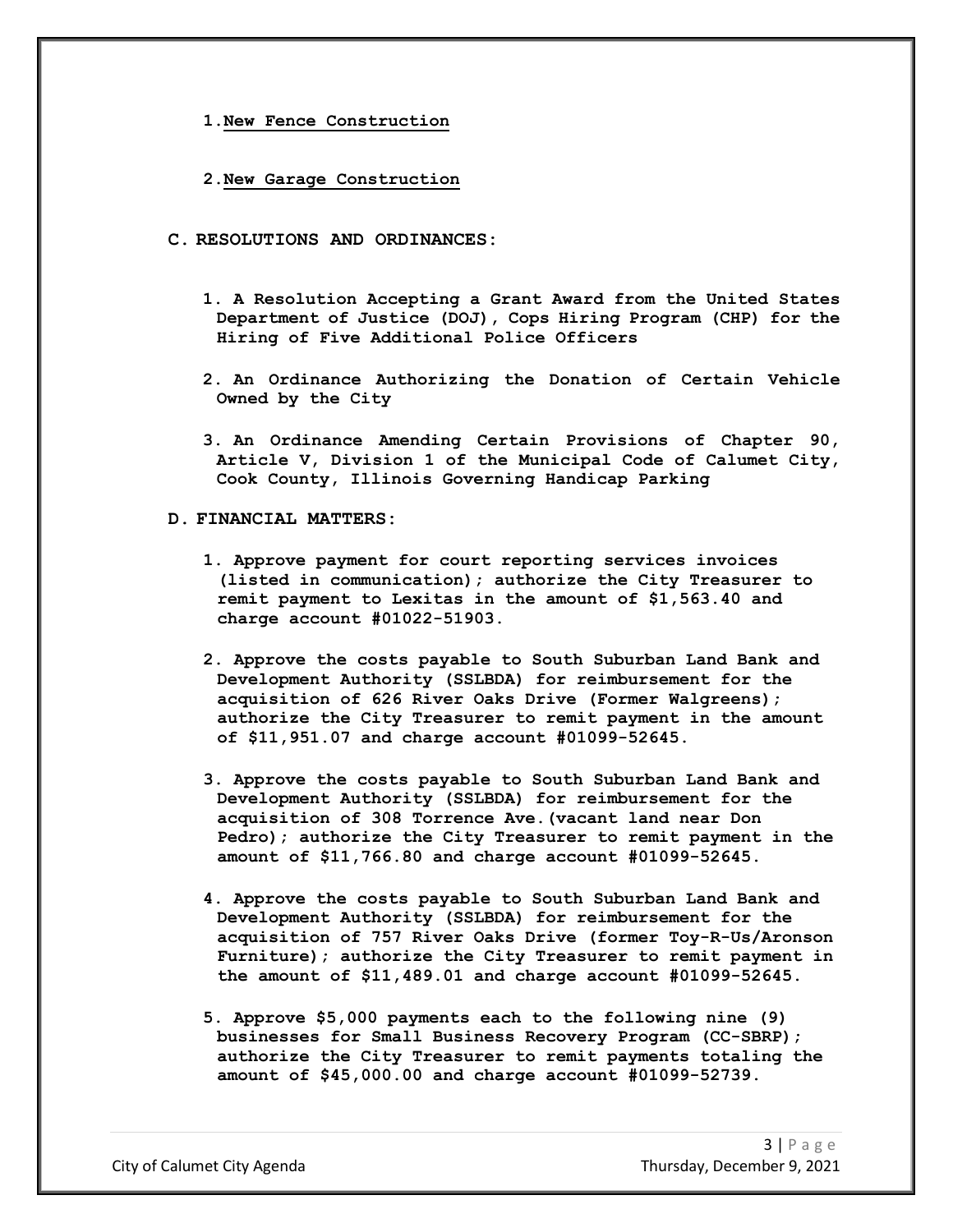**Owner Marcella Simmons of Alberta's Lillie; Owner Jose Villanueva of Athena's Pancake House; Owner Earlene Perdue of Perdue Holdings DBA Day 21 Sports Bar; Owner Kiritkumar Patel of Dhyani Groceries Inc.; Owner Keita King of Keita King Independent Comprehensive Social Service; Owner Dolly Mansker of Mansker's Loving Daycare; Owner Samuel Y. Dadzie of Oasis Supermarket Inc.; Owner Brianne Blue of Herbabella LLC DBA – The Hive; Owner Lorie Howard of Vital Health and Wellness Center Inc.**

- **6. Approve the costs payable to South Suburban Land Bank and Development Authority (SSLBDA) for the acquisition of 800 Riverside Drive; authorize the City Treasurer to remit payment in the amount of \$13,144.00 and charge account #01099-52645.**
- **7. Approve payment to N.E.M.R.T for annual membership fees (1/1/2022 – 1/1/2023); authorize the City Treasurer to remit payment in the amount of \$5,985.00 and charge account #01060-52390.**
- **8. Approve payment to Benford Brown & Associates for invoice #14209; authorize the City Treasurer to remit payment in the amount of \$10,910.20 and charge account #01099-52610.**
- **9. Approve proposal from Complex Networks Solution for cameras installation in the evidence building.**
- **10. Approve payment to GovQA, LLC, for invoice #INV636; authorize the City Treasurer to remit payment in the amount of \$6,000 and charge account #01099-52696.**
- **11. Approve payment for Professional Development Classes; authorize the City Treasurer to remit payment to City Clerk Nyota Figgs in the amount of \$2,500.00 and charge account #010022-52300. (Note: All documentation will be submitted to the Treasurer upon completion.)**
- **12. Approve payment to Farnsworth Group (invoice#229069) for Project No: 0211412.00; authorize the City Treasurer to remit payment in the amount of %5,123.00 and charge account #01099-52600.**
- **13.Motion to approve the purchase of five (5) 2022 Ford Police Interceptor Utility vehicles for a cost of \$211,520 from Currie Motors and authorize the City Treasurer to obtain three (3) year financing from Ford Motor Credit Company; authorize the City Treasurer to remit quarterly lease**